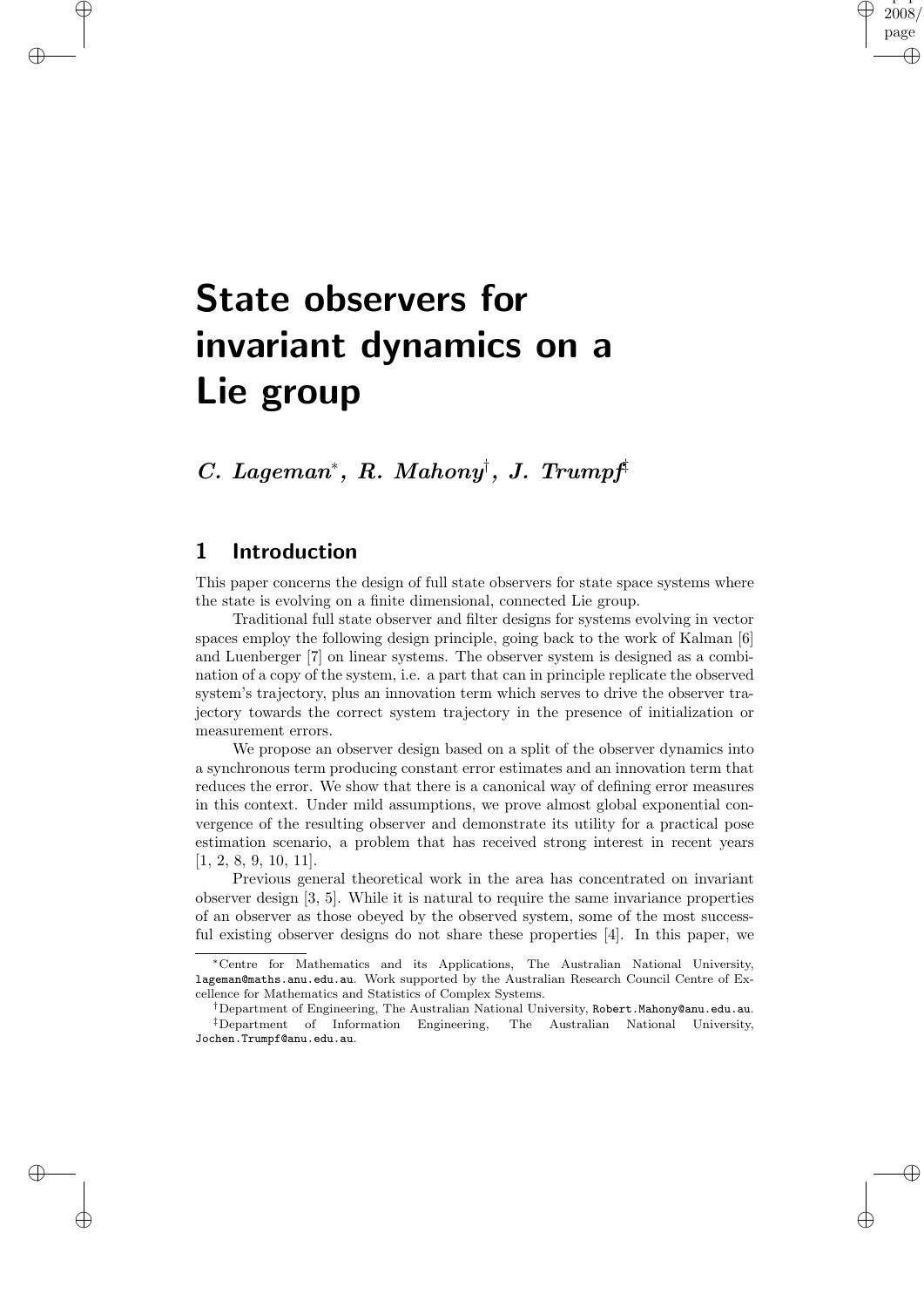

✐

✐

systematically study the reason for this discrepancy, namely the (in general) nonabelian nature of the underlying Lie group, and how this influences the observer error dynamics.

#### 2 Notation and problem formulation

✐

✐

✐

✐

Let  $G$  be a finite dimensional, connected Lie group with Lie algebra  $\mathfrak{g}$ . We denote the identity element in  $G$  by  $e$ , and the left and right multiplication with an element  $X \in G$  by  $L_X$  and  $R_X$ , respectively. We use the representation of the tangent bundle of G by left or right translations of the Lie algebra, i.e.  $T_e L_X \mathfrak{g}$  or  $T_e R_X \mathfrak{g}$  for the tangent space  $T_XG$  of G at X. We use the simplified notation  $Xv$  for vectors  $T_eL_Xv \in T_XG$  and vX for vectors  $T_eR_Xv \in T_XG$  with  $v \in \mathfrak{g}$ . Furthermore, we assume that there is a Riemannian metric  $\langle \cdot, \cdot \rangle$  on G. We do not make any invariance assumptions on this metric yet.

Consider a left invariant system on G of the form

$$
\dot{X} = Xu,\tag{1}
$$

where  $u: \mathbb{R} \to \mathfrak{g}$  is an input function. Here, we call an input u of system (1) admissible if solutions of the system are unique, exist for all time and are sufficiently smooth.

This paper discusses observer design for a situation where we have (potentially noisy) measurements of  $X$  and  $u$  and want to build an observer that estimates  $X$ .

Example 1. As an example we consider the special orthogonal group SO(3). We choose the representation of SO(3) by real, orthogonal  $3 \times 3$  matrices, denoted by R or S. Its Lie algebra  $\mathfrak{so}(3)$  is given by the real, skew-symmetric  $3 \times 3$  matrices, denoted by  $\Omega$ . The tangent spaces  $T_R$  SO(3) are identified with

$$
\{R\Omega \mid \Omega \in \mathfrak{so}(3)\} \subset \mathbb{R}^{3 \times 3}.
$$

We equip SO(3) with the Riemannian metric induced by the Euclidean one on  $\mathbb{R}^{3\times3}$ , *i.e.*  $\langle R, S \rangle = \text{tr}(R^{\top}S)$ . On SO(3) we have the system

$$
\dot{R}=R\Omega,
$$

with R $\Omega$  denoting the matrix product, and  $\Omega \colon \mathbb{R} \to \mathfrak{so}(3)$  admissible. This system models the kinematics of the attitude  $R$  of a coordinate frame fixed to a rigid body in 3D-space relative to an inertial frame. Here,  $\Omega$  encodes the angular velocity measured in the body-fixed frame.

In applications, measurements of  $R$  are for example provided by a vision system, while measurements of  $\Omega$  are obtained from on board gyrometers.

The proposed observer design will consist of a *synchronous* term and an *in*novation term. These notions are introduced in the next two sections.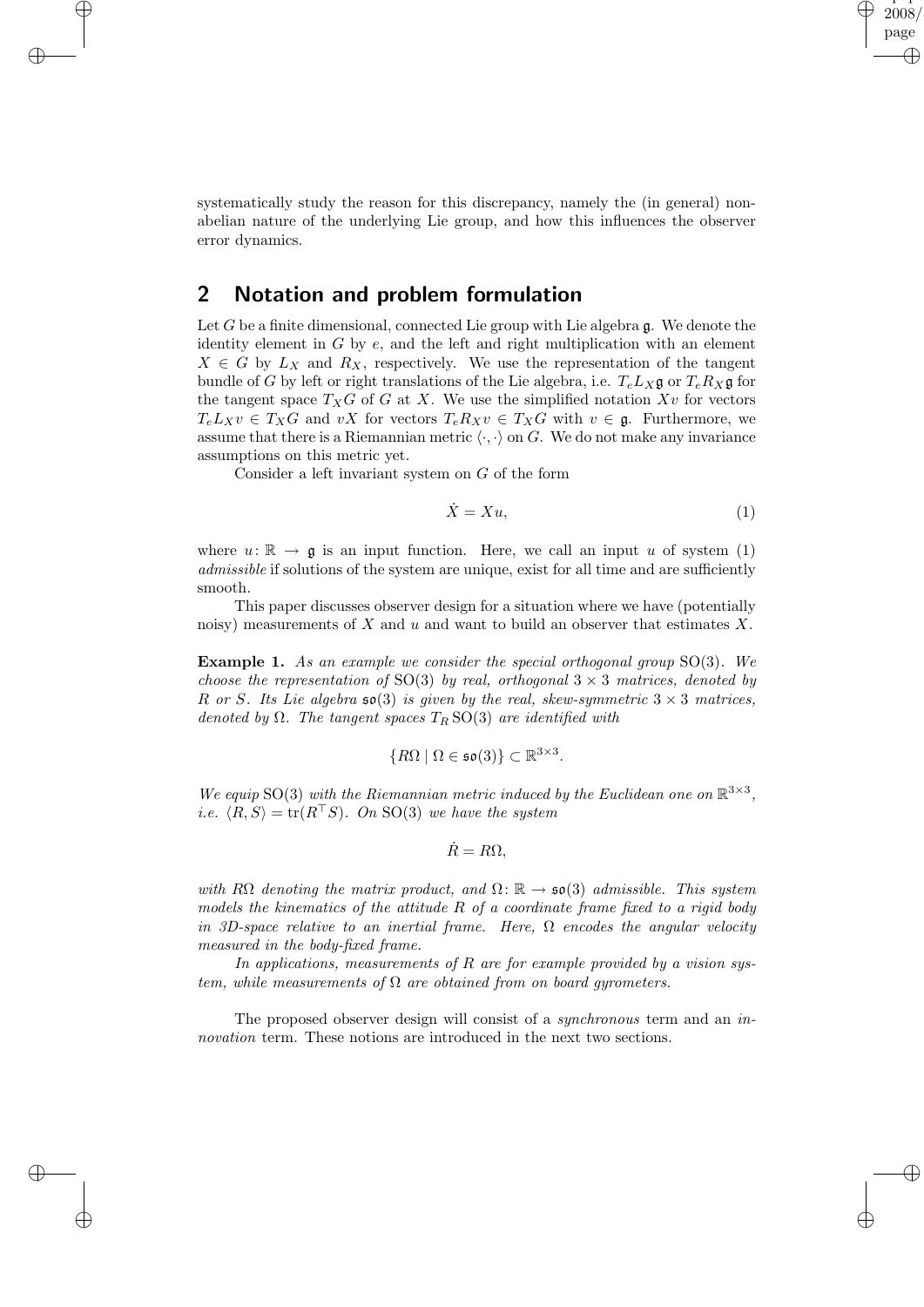### 3 Synchrony and error functions

✐

✐

✐

 $\oplus$ 

In this section we introduce the general concept of *synchrony* between pairs of systems that evolve on a given Lie group  $G$  and have a common input. Synchrony refers to an *error function*  $E$ , quantifying the instantaneous difference of trajectories between the two systems. The pair of systems is called  $E$ -synchronous if the error  $E$ is constant along corresponding trajectories. This concept generalizes the concept of copies of the same system. We show that synchronous systems are necessarily copies of each other if certain invariance conditions hold for one of the systems and for the error function.

Definition 2. Consider a pair of systems on G

$$
\dot{X} = F_X(X, u, t),\tag{2}
$$

 $\mathbf{r} \cdot \mathbf{r}$ 2008 page

✐

✐

✐

✐

$$
\dot{\hat{X}} = F_{\hat{X}}(\hat{X}, u, t) \tag{3}
$$

with  $F_X, F_{\hat{X}}$ :  $G \times \mathfrak{g} \times \mathbb{R} \to TG$ ,  $F_X(X, u, t) \in T_XG$  and  $F_{\hat{X}}(\hat{X}, u, t) \in T_{\hat{X}}G$ . Let  $E: G \times G \to M$  be a smooth error function, M a smooth manifold. We call (2) and (3) E-synchronous if for all admissible  $u: \mathbb{R} \to \mathfrak{g}$ , all initial values  $X_0, \hat{X}_0 \in G$  of (2) and (3) and all  $t \in \mathbb{R}$  we have

$$
\frac{\mathrm{d}}{\mathrm{d}t}E(\hat{X}(t,\hat{X}_0,u),X(t,X_0,u))=0,
$$

where  $X(t, X_0, u)$ ,  $\hat{X}(t, \hat{X}_0, u)$  denote the solutions of (2) and (3).

Two particularly simple error functions on a Lie group  $G$  are the canonical right invariant error

$$
E_r(\hat{X}, X) = \hat{X} X^{-1}
$$

and the canonical left invariant error

$$
E_l(\hat{X}, X) = X^{-1}\hat{X}.
$$

Here, the label "invariant" refers to simultaneous state space transformations of both systems, e.g. we have  $E_r(\hat{X}S,XS) = E_r(\hat{X},X)$  for all  $X, \hat{X}, S \in G$ . We now specialize our notion of synchrony to the canonical errors defined above.

**Definition 3.** We call the pair of systems  $(2)$  and  $(3)$  right synchronous if they are  $E_r$ -synchronous and left synchronous if they are  $E_l$ -synchronous.

We show that left invariant systems admit precisely one right synchronous "partner", allowing a canonical choice for the synchronous part of our observer design.

Theorem 4. Consider the left invariant system (1) and let a second system be given by

$$
\dot{\hat{X}} = F_{\hat{X}}(\hat{X}, u, t). \tag{4}
$$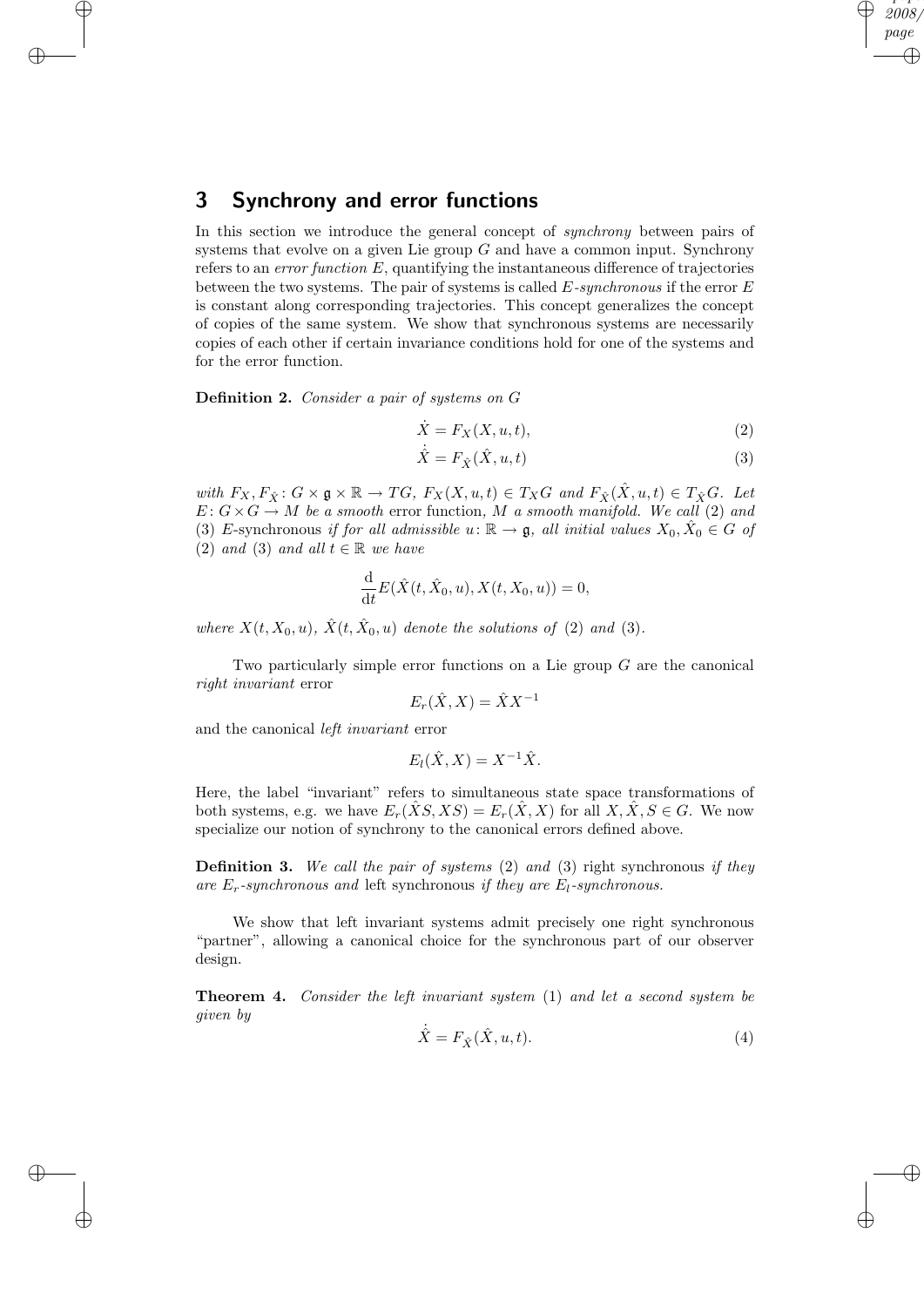The systems (1) and (4) are right synchronous if and only if

$$
F_{\hat{X}}(\hat{X}, u, t) = \hat{X}u.
$$

#### 4 Internal models and innovation terms

In this section we axiomatize the notion of an innovation term which will form the second part of our observer design. Intuitively, an innovation term "punishes" an observer for deviating from the "true" system trajectory. To make sense of this concept, we need to first formalize how an observer system may "replicate" the observed system's trajectories. The relevant notion is that of an internal model.

We start with a system

✐

✐

✐

 $\oplus$ 

$$
\dot{X} = F_X(X, u, t) \tag{5}
$$

 $\mathbf{r} \cdot \mathbf{r}$ 2008 page

✐

✐

✐

✐

with  $F_X: G \times \mathfrak{g} \times \mathbb{R} \to TG, F_X(X, u, t) \in T_XG$  and an observer

$$
\dot{\hat{X}} = F_{\hat{X}}(\hat{X}, Y, w, t) \tag{6}
$$

with  $F_{\hat{X}}$ :  $G \times G \times \mathfrak{g} \times \mathbb{R} \to TG$ ,  $F_{\hat{X}}(\hat{X}, Y, w, t) \in T_{\hat{X}}G$ . Note that the observer (6) has two inputs Y and w, with Y to be fed with measurements of X and w to be fed with measurements of  $u$ , respectively. The idea is that the observer should produce the correct trajectory if it is fed with exact measurements and started with the correct initial value. This is formalized in the following definition.

**Definition 5.** Consider the pair of systems  $(5)$  and  $(6)$ . We say that  $(6)$  has an internal model of (5) if for all admissible  $u: \mathbb{R} \to G$ ,  $X_0 \in G$  and all  $t \in \mathbb{R}$ 

$$
\hat{X}(t; X_0, X(t; X_0, u), u) = X(t; X_0, u), \tag{7}
$$

where  $X(t; X_0, u)$  and  $\hat{X}(t; \hat{X}_0, Y, w)$  denote the solutions of (5) and (6), respectively.

Note that by Theorem 4 a right synchronous "observer" for the left invariant system (1) has the form

$$
\dot{\hat{X}} = \hat{X}u\tag{8}
$$

and hence obviously has an internal model of the observed system. Intuitively, an innovation term is now a term that, added to the right hand side of system (8), tries to drive the observer away from its current trajectory and towards the correct trajectory whenever it deviates from a merely replicated system trajectory, while not destroying the internal model structure. Conceptually, we want to go the other way and identify which terms on the right hand side of a general observer (6) that has an internal model of the observed system act as an innovation in that sense. We choose a more general definition that only requires the term not to disturb the observer's evolution whenever it is already following the correct trajectory.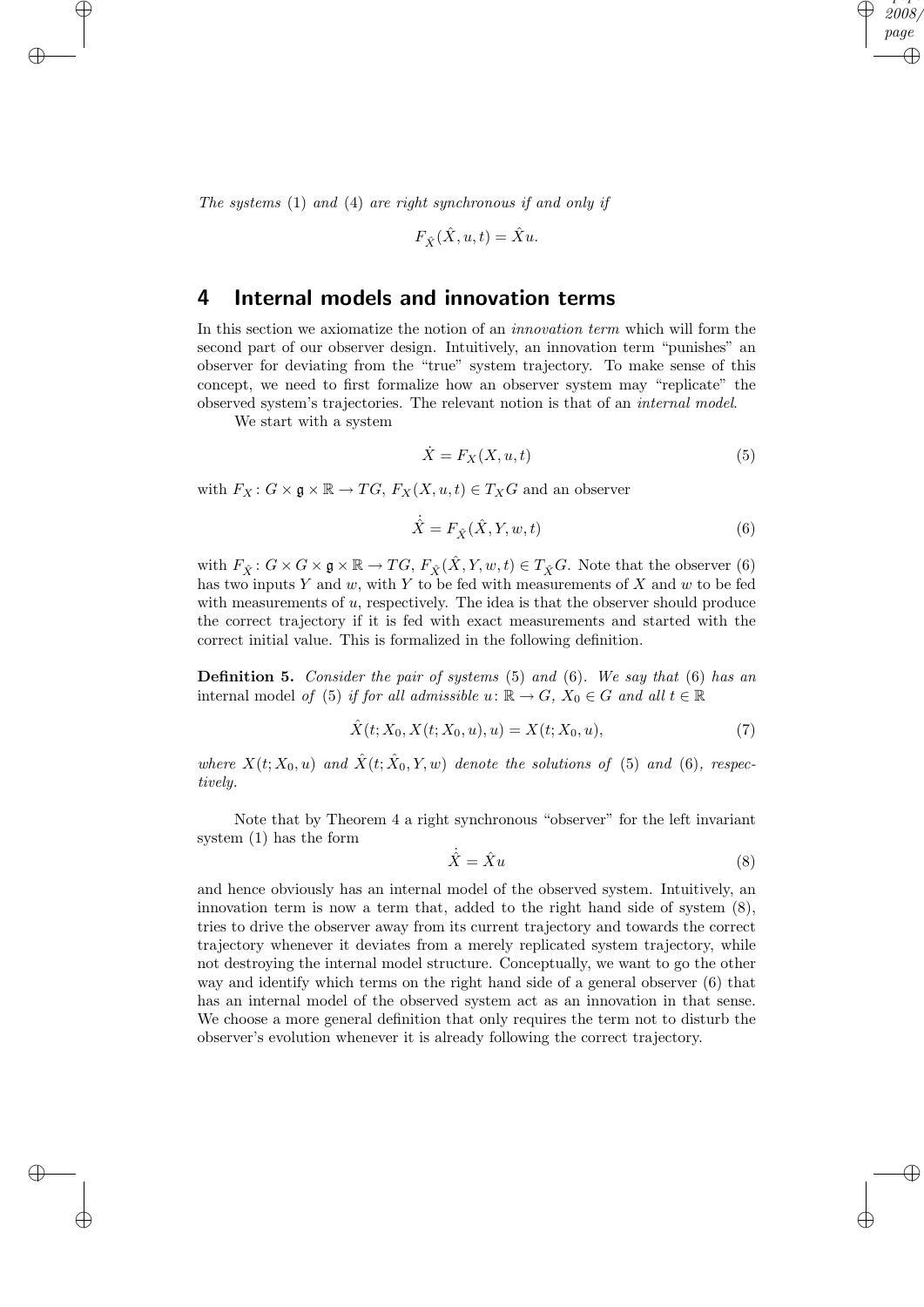**Definition 6.** Assume that  $(6)$  has an internal model of  $(5)$ . We call a map  $\alpha: G \times G \times \mathfrak{g} \times \mathbb{R} \to TG$  an innovation term for (5) and (6) if

"paper" 2008 page

✐

✐

✐

✐

- 1. for all  $\hat{X}, Y \in G, w \in \mathfrak{g}, t \in \mathbb{R}$ :  $\alpha(\hat{X}, Y, w, t) \in T_{\hat{X}}G$  and
- 2. for all admissible  $u: \mathbb{R} \to \mathfrak{g}, X_0 \in G$  and  $t \in \mathbb{R}$

✐

✐

✐

 $\oplus$ 

$$
\alpha\left(\hat{X}(t;X_0,X(t;X_0,u),u),X(t;X_0,u),u,t\right) = 0.
$$

Note that condition 2 in the above definition is in particular implied by the stronger condition  $\alpha(X, X, w, t) = 0$  for all  $X \in G$ ,  $w \in \mathfrak{g}$  and  $t \in \mathbb{R}$ .

We now focus on left invariant observed systems. The next theorem shows that any observer that has an internal model of such a system naturally splits into a right synchronous term (which is unique according to Theorem 4) and an innovation term. This result provides the final justification for our approach to observer design.

Theorem 7. Consider the left invariant system (1) and the observer (6). Assume that the observer has an internal model of the system. Then the right hand side of the observer

$$
F_{\hat{X}}(\hat{X},Y,w,t)=\hat{X}w+\alpha(\hat{X},Y,w,t),
$$

where  $\alpha(\hat{X}, Y, w, t)$  is an innovation term.

In summary, we propose the following observer structure

$$
\dot{\hat{X}} = \hat{X}w + \alpha(\hat{X}, Y, w, t)
$$

### 5 Gradient observers

We still have to choose a *good* innovation term  $\alpha$  for our observer. The ultimate goal is to prove almost global convergence results for the observer error. We hence aim at gradient dynamics for the error. For this purpose we assume that we are given a smooth, non-negative cost function  $f: G \times G \to \mathbb{R}$ . Furthermore, let the diagonal  $\Delta = \{(X, X) \mid X \in G\}$  consist of global minima of f. Then we propose the use of a gradient term as the innovation term for the observer. To make this more precise, recall that the Riemannian gradient of f with respect to the product metric  $\langle \cdot, \cdot \rangle_p$  on  $G \times G$  is defined by

$$
\langle \operatorname{grad} f(\hat{X}, Y), (\eta, \zeta) \rangle_p = df(\hat{X}, Y)(\eta, \zeta)
$$

for all  $Y, \hat{X} \in G$ ,  $\eta \in T_{\hat{X}}G$ ,  $\zeta \in T_YG$ . Since we use the product metric, the gradient splits into the gradients with respect to the first and second parameter, i.e.

$$
\langle \operatorname{grad} f(\hat{X}, Y), (\eta, \zeta) \rangle_p = \langle \operatorname{grad}_1 f(\hat{X}, Y), \eta \rangle + \langle \operatorname{grad}_2 f(\hat{X}, Y), \zeta \rangle.
$$

Here, we propose the use of the gradient of  $f$  with respect to the first parameter as an innovation term. This yields the following observer

$$
\dot{\hat{X}} = \hat{X}w - \text{grad}_1 f(\hat{X}, Y) \tag{9}
$$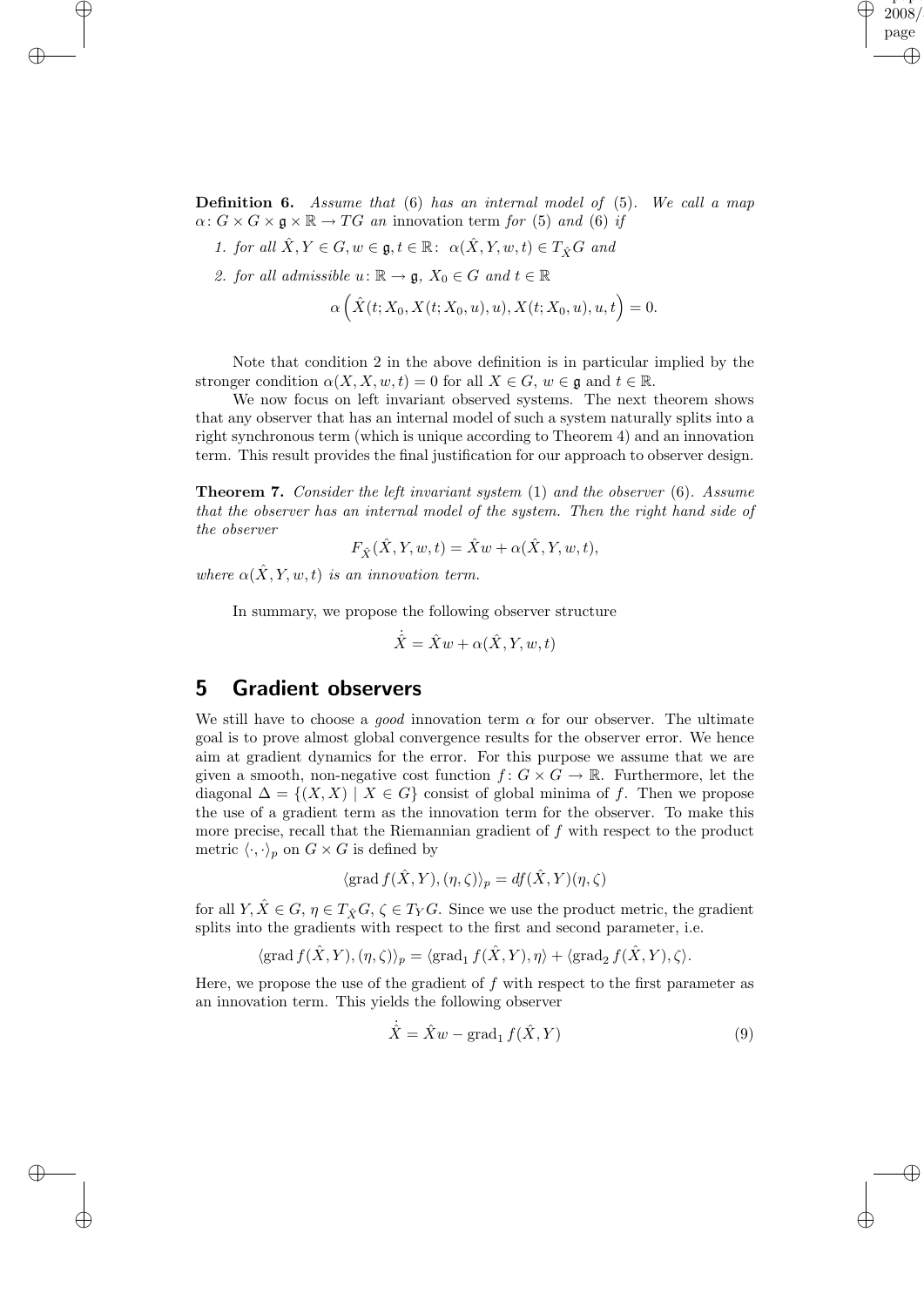#### 5.1 Error dynamics

✐

✐

✐

 $\oplus$ 

To compute the error dynamics of our gradient observers we focus on the case where we have exact measurements of the input  $u$  of system  $(1)$ , as well as exact measurements of the state X. In terms of variables we have  $Y = X$  and  $w = u$  for the left observer (9). Under suitable invariance conditions on the cost function and the Riemannian metric, we get an autonomous error dynamics in this "noise-free" case.

"paper"  $\,2008\,$ page

✐

✐

✐

✐

**Theorem 8.** If f and the Riemannian metric on  $G$  are right invariant then we have for the right invariant error  $E_r$  of the observer (9) that

$$
\dot{E}_r = -\operatorname{grad}_1 f(E_r, e).
$$

The gradient dynamics of the error yield the following convergence result in the noise-free case.

**Theorem 9.** Assume that  $Y \mapsto f(Y, e)$  is a Morse-Bott function with a global minimum at e and no other local minima. If f and the Riemannian metric on G are both right invariant, then both errors  $E_r$  and  $E_l$  of the observer (9) converge to e for generic initial conditions. Furthermore,  $f(E_r, e)$  converges monotonically to  $f(e, e)$  and this convergence is locally exponential near e.

**Remark 10.** Consider the left invariant system (1) and noisy measurements  $w =$  $u + \delta$  and  $Y = N_l X$ , with additive driving noise  $\delta \in \mathfrak{g}$  and left multiplicative state noise  $N_l \in G$ . A straightforward calculation yields

$$
\dot{E_r} = \mathrm{Ad}_{\hat{X}} \, \delta E_r - \mathrm{grad}_1 \, f(E_r, N_l)
$$

for the canonical right invariant error of the observer (9). A suitably bounded noise will yield at least a practical stability result in these cases.

#### 5.2 Example: Attitude estimation on  $SO(3)$

We revisit Example 1 on the special orthogonal group  $SO(3)$ ,

$$
\dot{R} = R\Omega,
$$

where  $R$  denotes the attitude of a coordinate frame fixed to a rigid body in 3Dspace relative to an inertial frame and  $\Omega$  encodes the angular velocity measured in the body-fixed frame. The velocity measurements are given by  $w = \Omega$  and the state measurements are given by  $Y = R$ . We define the cost function  $f(\hat{R}, Y) =$  $\frac{k}{2} \|\hat{R} - Y\|_F^2$ , with  $\|\cdot\|_F$  the Frobenius norm and k a positive constant. Our observer construction yields

$$
\dot{\hat{R}} = \hat{R}w + k\hat{R}\mathbb{P}_{\mathfrak{so}(3)}(\hat{R}^{\top}Y)
$$

which coincides with the passive filter proposed in [8].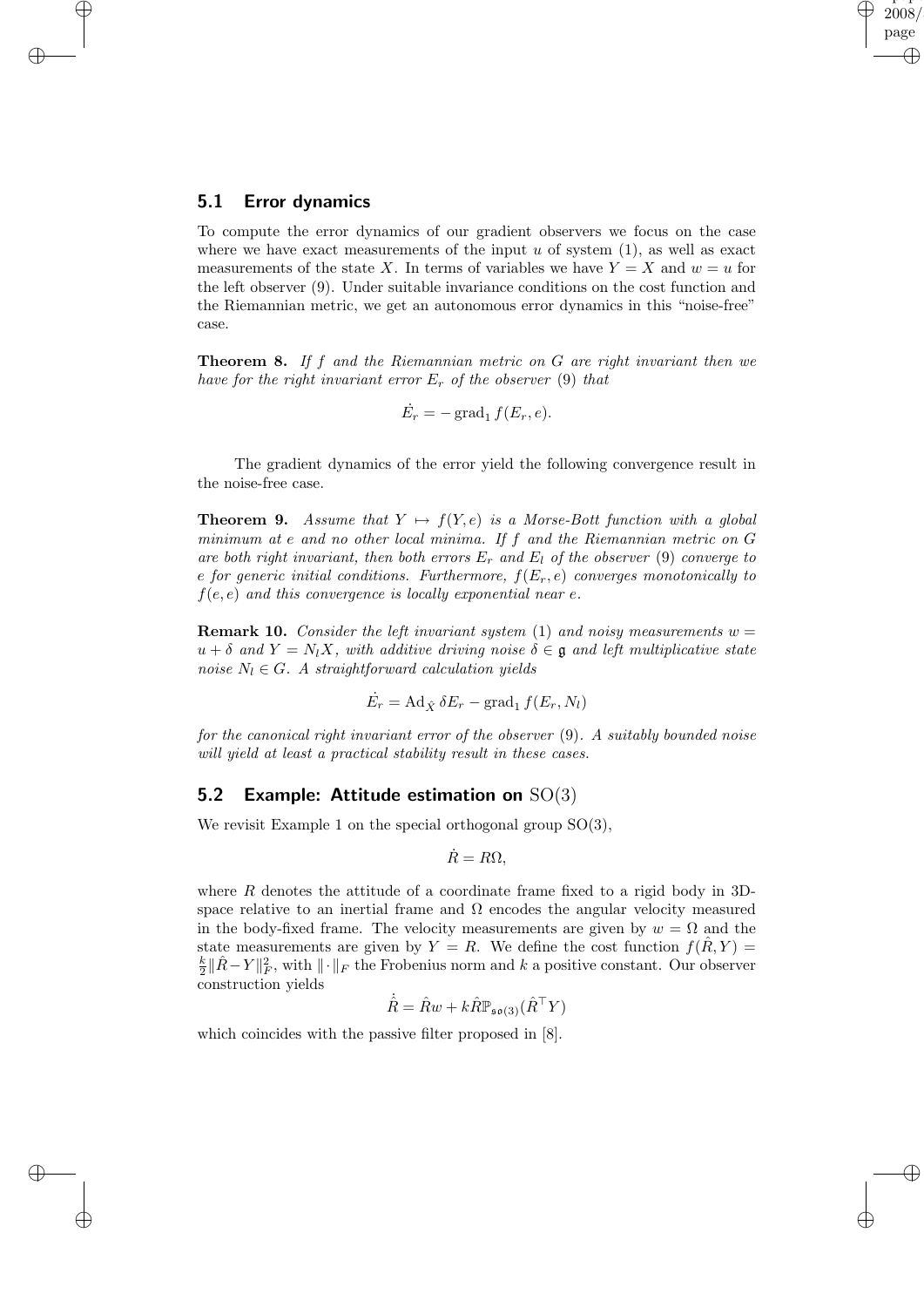# Bibliography

✐

✐

✐

 $\oplus$ 

"paper" 2008 page

✐

✐

✐

✐

- [1] G. Baldwin, R. Mahony, J. Trumpf, T. Hamel, and T. Cheviron, Complementary filter design on the Special Euclidean group SE(3), in Proceedings of the European Control Conference (ECC), 2007, pp. 3763–3770.
- [2] S. Bonnabel, P. Martin, and P. Rouchon, A non-linear symmetrypreserving observer for velocity-aided inertial navigation, in American Control Conference, 2006, pp. 2910–2914.
- [3]  $\frac{1}{2}$ , *Invariant asymptotic observers*, IEEE Transactions on Automatic Control, (2008). Accepted for publication.
- $\frac{1}{4}$ , Non-linear observer on lie groups for left-invariant dynamics with rightequivariant output, in 17th IFAC World Congress, 2008. Accepted for publication.
- [5] S. BONNABEL AND P. ROUCHON, On invariant observers, in Control and Observer Design for Nonlinear Finite and Infinite Dimensional Systems, vol. 322 of Lecture Notes in Control and Information Sciences, Springer, 2005, pp. 53–67.
- [6] R. Kalman, A new approach in linear filtering and prediction problems, Transactions of the American Society of Mechanical Engineers [ASME], Journal of Basic Engineering, 82D (1960), pp. 35–45.
- [7] D. Luenberger, Observing the state of a linear system with observers of low dynamic order, IEEE Trans. Mil. Electr., ME-8 (1964), pp. 74–80.
- [8] R. MAHONY, T. HAMEL, AND J.-M. PFLIMLIN, Non-linear complementary filters on the special orthogonal group, IEEE Transactions on Automatic Control, (2008). Accepted for publication.
- [9] P. MARTIN AND E. SALAÜN, Invariant observers for attitude and heading estimation from low-cost inertial and magnetic sensors, in Proceedings of the 46th IEEE Conference on Decision and Control, 2007, pp. 1039–1045.
- [10] A. Tayebi, S. McGilvray, A. Roberts, and M. Moallem, Attitude estimation and stabilization of a rigid body using low-cost sensors, in Proceedings of the 46th IEEE Conference on Decision and Control, 2007, pp. 6424–6429.